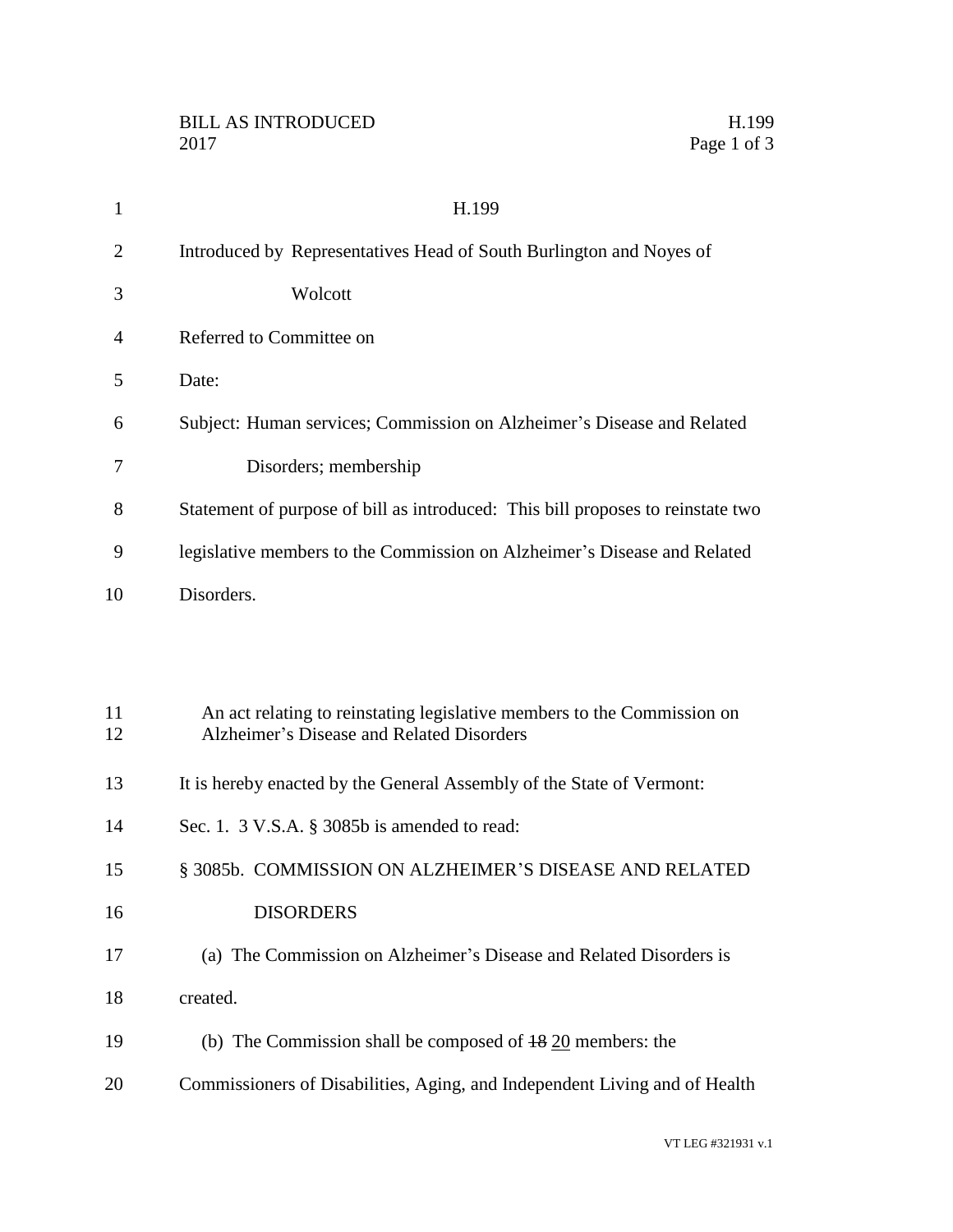| $\mathbf{1}$   | or designees, one Senator chosen by the Senate Committee on Committees,          |
|----------------|----------------------------------------------------------------------------------|
| $\overline{2}$ | one Representative chosen by the Speaker of the House, and 16 members            |
| 3              | appointed by the Governor. The members appointed by the Governor shall           |
| $\overline{4}$ | represent the following groups and organizations: physicians, social workers,    |
| 5              | nursing home managers, including the administrators of the Vermont Veterans'     |
| 6              | Home, the clergy, adult day center providers, the business community,            |
| $\tau$         | registered nurses, residential care home operators, family care providers, the   |
| 8              | home health agency, the legal profession, mental health service providers, the   |
| 9              | area agencies on aging, University of Vermont's Center on Aging, the Support     |
| 10             | and Services at Home (SASH) program, and the Alzheimer's Association. The        |
| 11             | members appointed by the Governor shall represent, to the degree possible, the   |
| 12             | five regions of the State.                                                       |
| 13             | (c) Eight of the members appointed by the Governor shall serve terms of          |
| 14             | two years and eight of the members shall serve terms of three years. Members     |
| 15             | shall serve until their successors are appointed. Members first appointed to the |
| 16             | Commission prior to January 1, 2015, may apply to serve no more than one         |
| 17             | additional term of either two or three years following the expiration of their   |
| 18             | eurrent term. Members first appointed to the Commission after January 1,         |
| 19             | 2015, shall serve a maximum of two terms. A member appointed to fill a           |
| 20             | vacancy occurring other than by expiration of a term shall be appointed only     |
| 21             | for the unexpired portion of the term, and if the unexpired portion of the term  |